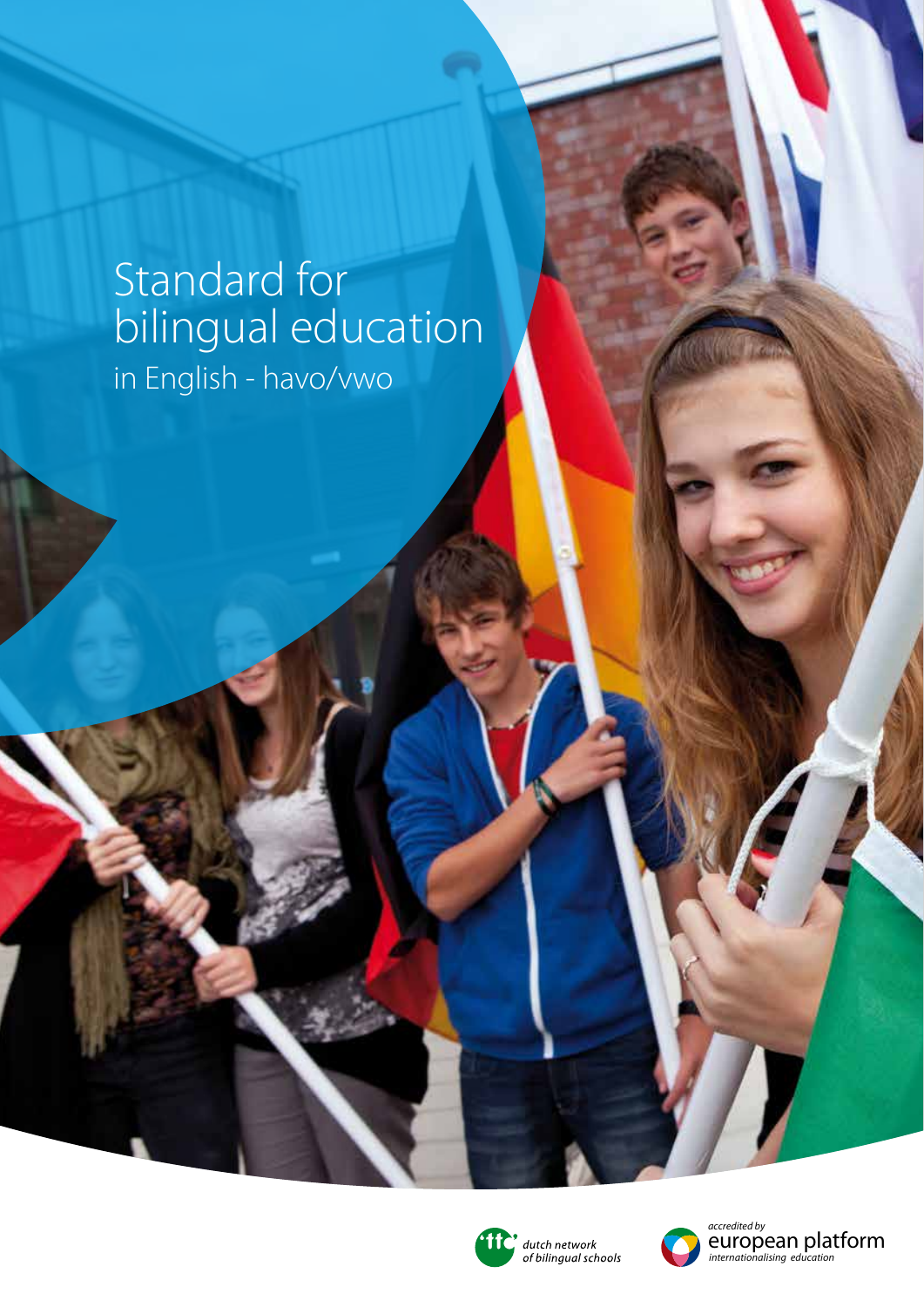### Content

| A Yields and results                  | 3 |
|---------------------------------------|---|
| <b>B</b> Educational learning process |   |
| <b>C</b> Quality Assurance            |   |
| <b>D</b> Preconditions                |   |

**Appendix Competency profile for tto teachers 6**

© 2012 European Platform - *internationalising education*

Kennemerplein 16 Postbus 1007 2001 BA Haarlem T (+31) 23 553 11 50 F (+31) 23 542 71 74 tto@epf.nl www.europeesplatform.nl/tto **B** @ttoHQ in netwerk tweetalig onderwijs

#### **Photography**

Wilco van Dijen **Design and print** nr58 / total communication



The **Standard for Bilingual Education** ensures the quality of bilingual education in the Netherlands, and is endorsed by all member schools of the Network of Dutch Bilingual Schools. The standard defines the basic requirements for schools that offer a bilingual havo or vwo stream.\*

The European Platform recognises any school that meets this standard as:

- 'junior tto school', if only the requirements for the lower forms are met;
- 'senior tto school', if all requirements are met.

**This version of the standard was laid down by the Network of Dutch Bilingual Schools on 29 September 2010.**

**The full Standard in Dutch includes three appendices:**

- 1 *The competency profile for tto teachers* (included in this brochure).
- 2 *The internationalisation requirements within the national core objectives* (available in English from *http://ko.slo.nl/verantwoording/Kerndoelen\_Engelsversie.pdf*).
- 3 *B2 als tussenstation* ('B2 as a halfway point' (only available in Dutch); a document which outlines the possibilities for schools to demonstrate that their students have attained CEFR level B2): www.europeesplatform.nl/tto.

#### **Relevant terminology**

vmbo the four-year pre-vocational stream in Dutch secondary education. havo the five-year intermediate stream in Dutch secondary education. vwo the six-year pre-university stream in Dutch secondary education. tto short for *tweetalig onderwijs*; bilingual education.

**\*The requirements are the same for both streams, unless otherwise specified.**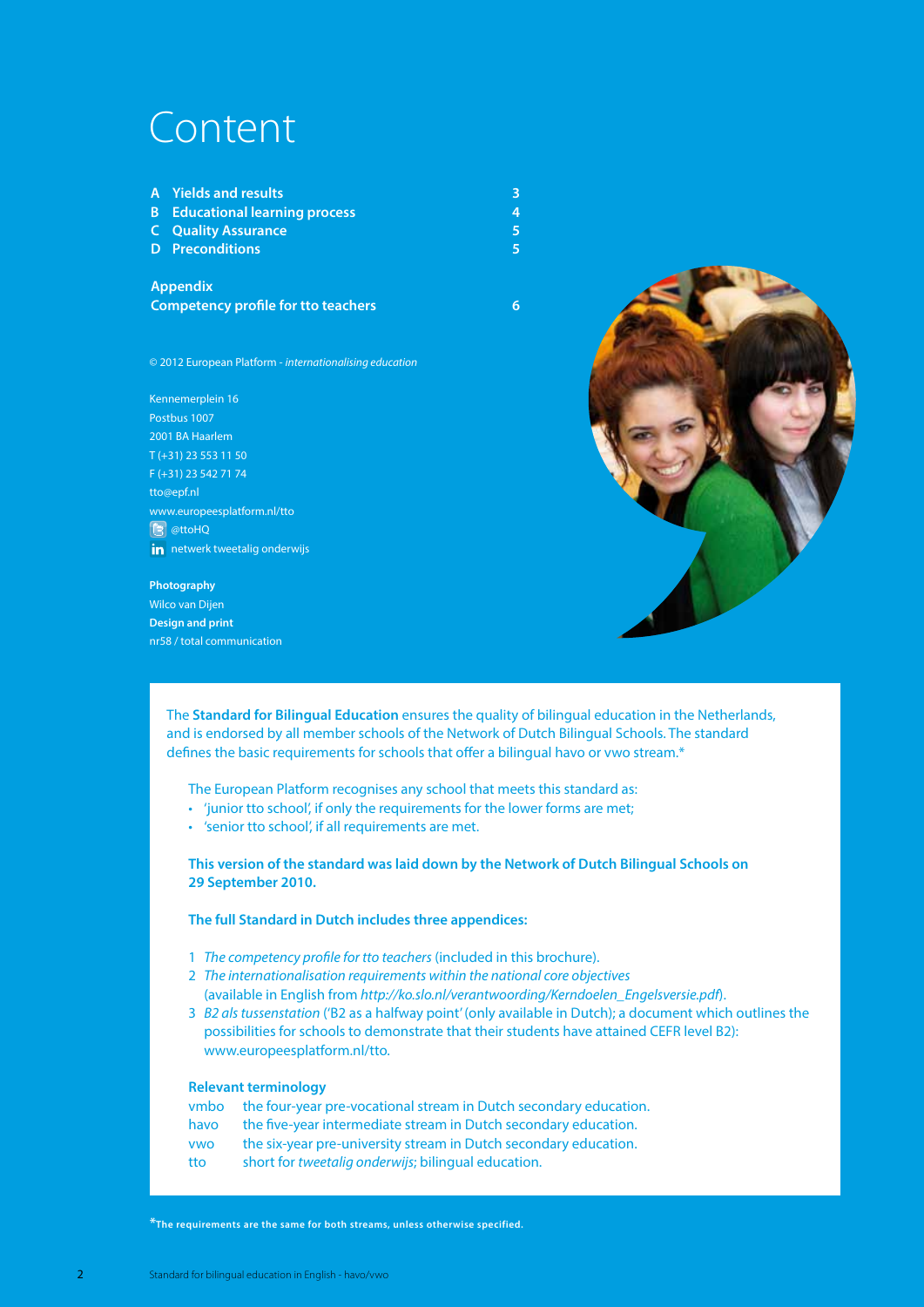# A Yields and results

#### **A1 LANGUAGE PROFICIENCY IN ENGLISH**

- At the end of the third form, pupils have attained a level of language proficiency equivalent to level B2 (vwo) / B1 (havo) of the European Framework of Reference for Languages in all skill subsets (spoken production, spoken interaction, writing, reading and listening).
- At the end of the sixth form, t-vwo pupils attain one of the following certificates of the International Baccalaureate Diploma Programme: *IB English Language and Literature Higher Level or Standard Level.*
- At the end of the fifth form, t-havo pupils attain one of the following certificates of the International Baccalaureate Diploma Programme: *IB English B Higher Level or IB English Language and Literature Standard Level*.

#### **A2 LANGUAGE PROFICIENCY IN DUTCH**

• The results in the subject Dutch may not deviate negatively from the average national final exam results.

#### **A3 LEVEL OF SUBJECT KNOWLEDGE**

• The final level attained in each subject may not deviate negatively from the average national final exam results.

#### **A4 EUROPEAN AND INTERNATIONAL ORIENTATION**

#### **Lower forms**

- At the end of the third form, the pupil demonstrably meets the internationalisation requirements as contained in the national core objectives, at the least for the subjects history, geography and economics, so that he or she is able to speak and write about these subjects in an insightful manner.
- At the end of the third form, tto pupils have:
	- 1 gained knowledge of EIO in the context of the subjects;
	- 2 participated in internationalisation projects;
	- 3 participated in at least one international cooperative project.

#### **Upper forms**

- At the end of the tto curriculum, the pupil has demonstrated his or her knowledge of a theme related to European or international developments through the production of an essay, presentation, thesis and/or dialogue in English.
- At the end of the tto curriculum, the pupil has:
	- 1 gained knowledge of EIO in the context of the subjects;
	- 2 participated in internationalisation projects;
	- 3 participated in at least one international cooperative project.

#### **A5 CHARACTERISTICS OF ENTRANTS, LEAVERS AND TRANSFERS**

The evaluation of leavers takes the data on entrants and transfers into account.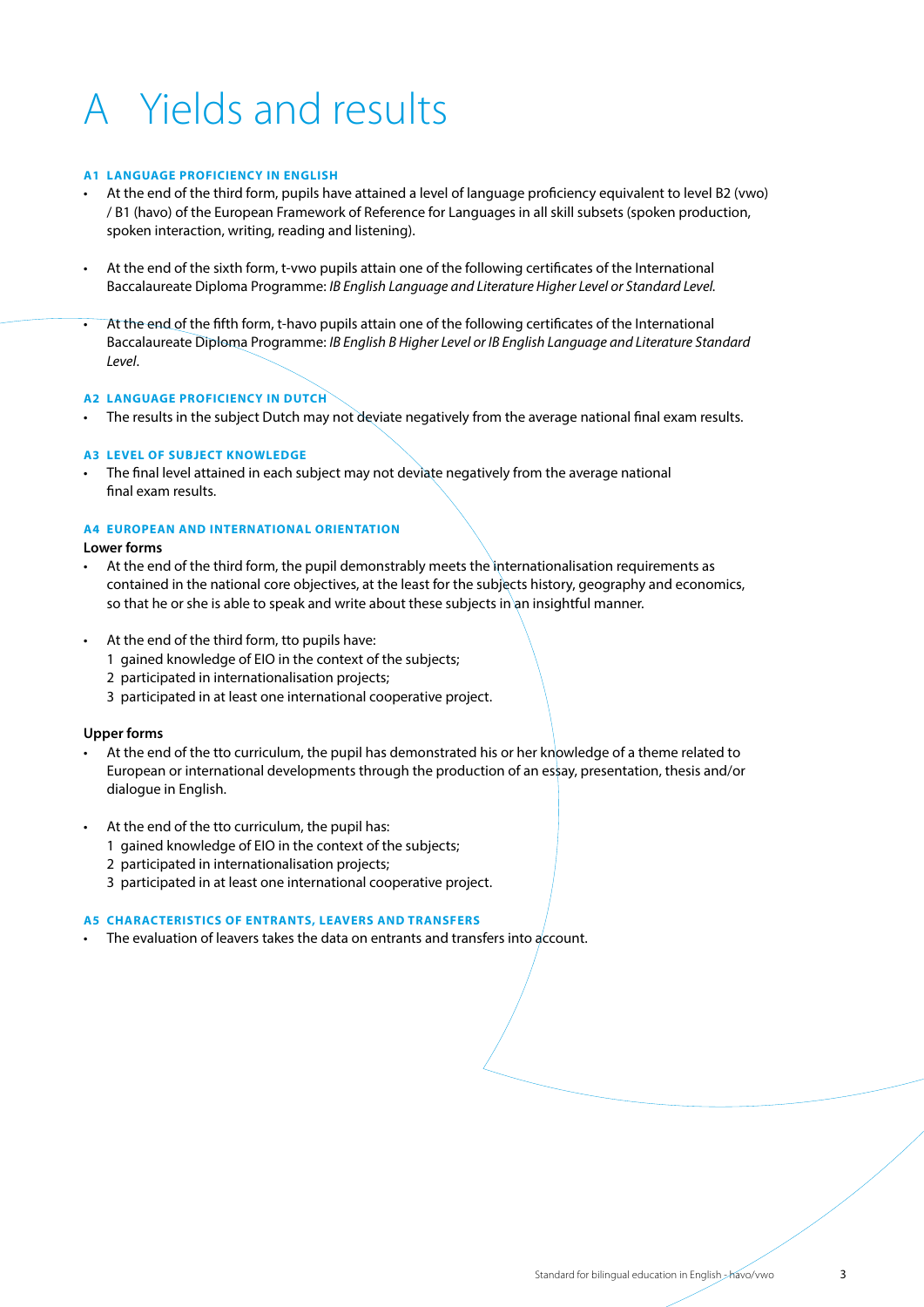## B Educational learning process

#### **B1 QUANTITY OF LANGUAGE INPUT**

- In the **lower forms**, at least fifty percent of classes are taught in English. In the **upper forms**, out of a total of 4,800 (vwo) or 3,200 (havo) hours' worth of course load, 1,150 (vwo) or 850 (havo) need to be in English.
- The contact hours in English are adjusted to the English-language course load.
- Dutch has an equal position to English.
- At least one subject from each of the following clusters is taught in English:
- Exact sciences
- Social studies
- Creative and physical education

#### **B2 QUALITY OF LANGUAGE INPUT**

- At least one subject from two of the three clusters listed under B1, that is, a total of at least two subjects, is taught by a native speaker.
- Teachers of English in particular play a role in teaching the formal characteristics of the language.
- The other teachers are proficient in English at least at level B2 for all five skill subsets described in the Common European Framework of Reference for Languages.
- The other language subjects are taught in the target language.
- Generally, the teachers meet the criteria of the *Competency profile for tto teachers*.\*
- Teachers use authentic English-language teaching materials.

#### **B3 EUROPEAN AND INTERNATIONAL ORIENTATION**

- The curriculum is characterised by the high amount of attention paid to internationalisation.
- The school clarifies the position of European and International Orientation in its policy plan for the tto department.
- The school uses the **Common Framework for Europe Competence** to design its EIO programme.
- International orientation is represented in the curriculum in the form of special programmes and projects.
- The tto pupil actively participates in a variety of internationalisation activities (which give shape to the school's internationalisation goals), such as exchanges, international work experience, study visits, or other cooperative projects.
- The pupils' international activities are documented, for instance in a portfolio.
- There is a varied programme that includes, for instance, English-language excursions, theatre visits, and participation in the Model United Nations, Junior Speaking Contest or European Youth Parliament.

#### \*See Appendix.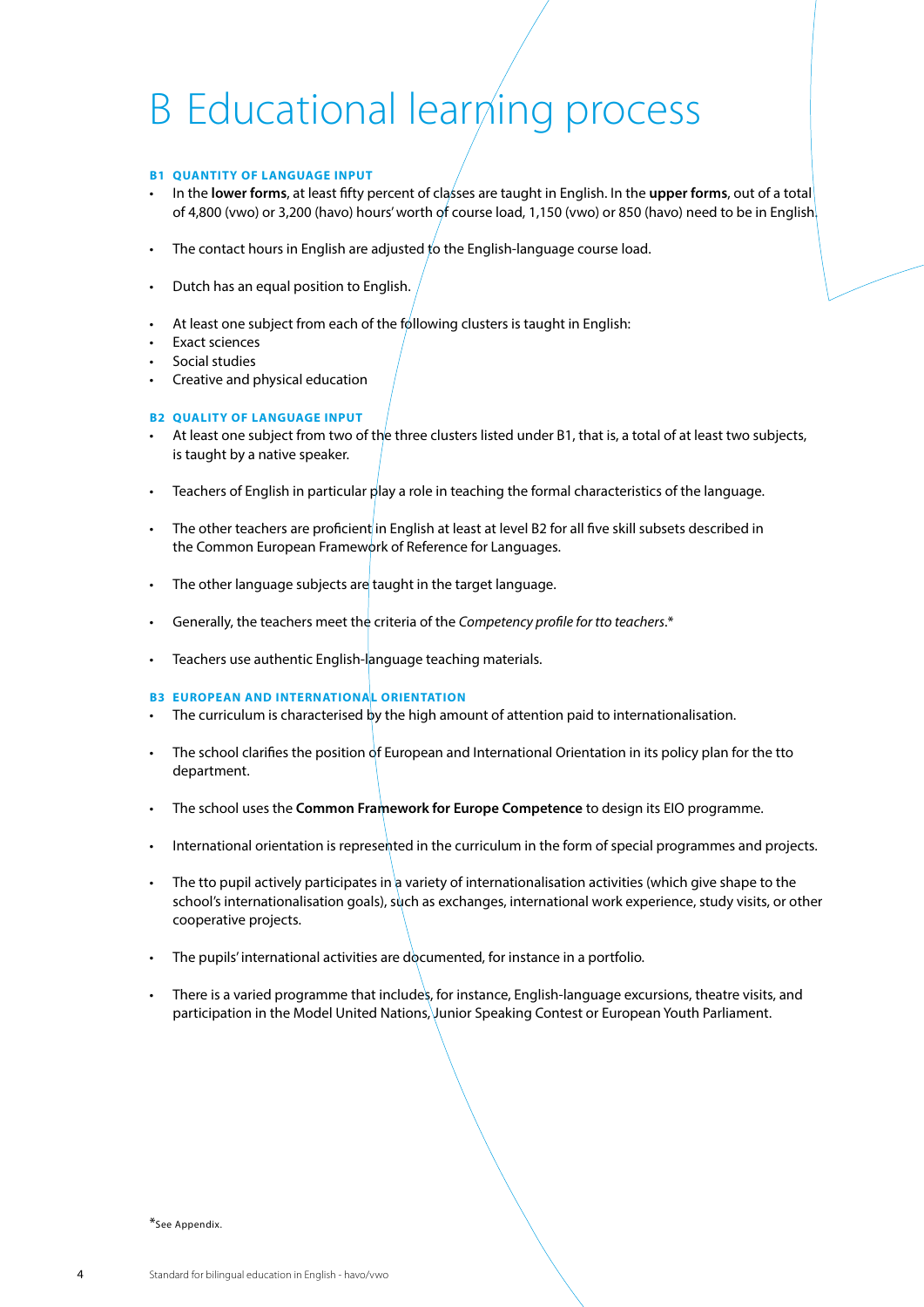# C Quality Assurance

#### **C1 VISION**

The school management has a documented vision on bilingual education that covers the relationship between tto and internationalisation.

The school contributes to furthering the development of tto in the Netherlands.

• The school endorses this standard, participates in the quality assurance scheme and is a member of the Network of Dutch Bilingual Schools coordinated by the European Platform - *internationalising education*.

#### **C2 QUALITY ASSURANCE SCHEME FOR TTO**

- The quality assurance scheme comprises the following **inspections**:
	- A **progress inspection** in the second year of teaching tto, resulting in a peer assessment of the tto department's progress in relation to the indicators of the tto assessment framework.
	- An **inspection** in the fourth year of teaching tto, leading to certification as 'junior tto school'.
	- An **inspection** in the sixth (havo) or seventh (vwo) year of teaching tto, leading to certification as 'senior tto school'. If the school offers t-havo as well as t-vwo, the inspection takes place in the seventh year of teaching tto.
	- After this, a periodical peer re-inspection takes place, with the aim of recalibrating the tto curriculum with the Standard.

#### • The quality assurance scheme comprises the following **core documents**:

- The standard for bilingual education including its three appendices.
- The assessment framework for bilingual education, entitled 'Tto inspections an explanation for schools'.
- The tto-inspection report form.
- The inspection report.

In preparation for the inspection, each school also fills out a **questionnaire** and receives a **document** containing information and guidelines for the day of the inspection.

## D Preconditions

#### **D1 STAFF**

- The teaching staff is given adequate means to prepare and teach tto. Among other things, this is indicated by the availability of means for:
- The coordination of tto.
- In-service teacher training and professional development with a view to satisfying the quality requirements of tto in the broadest sense.
- The team is co-responsible for offering a coherent curriculum.
- The school management encourages teamwork, including cross-curricular cooperation and teacher interaction, for instance through the formation of small teams in which teachers of English also participate.

#### **D1 MATERIALS**

- Sufficient use is made of English-language (teaching) materials, in the classroom as well as in the media library.
- The materials used have been translated and/or developed specifically for tto.
- It is important that authentic teaching material is used for international orientation as well as for language proficiency. The choice of materials should reflect the international orientation of the tto pupil.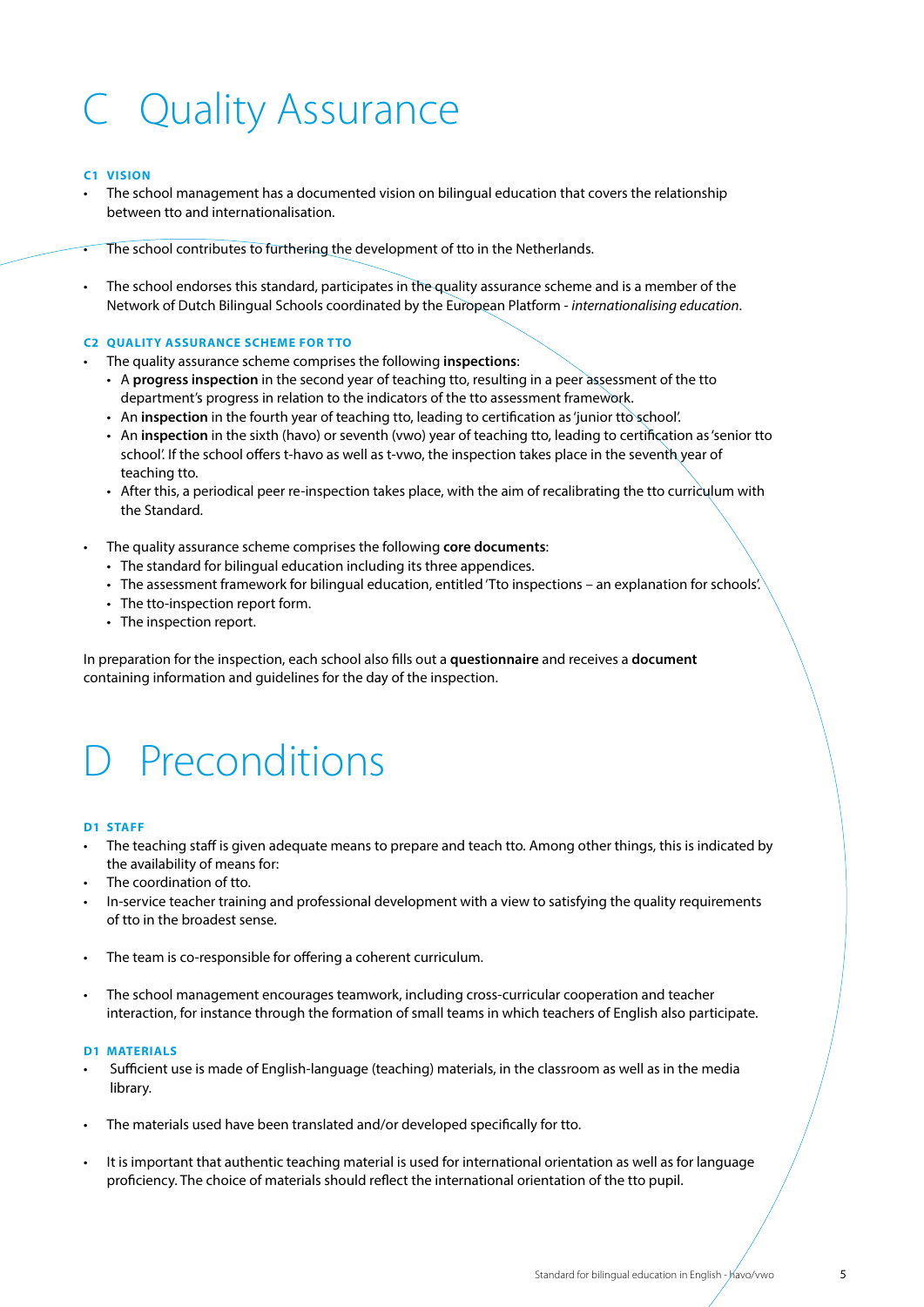## Competency profile for tto teachers

**This profile outlines the competencies that teachers in bilingual education are assumed to have. The profile is part of the Standard for bilingual education in English, as laid down most recently by the Network for Dutch Bilingual Schools on 29 September 2010.**

### **1 CURRICULUM**<br>**1.1** The tto teacher

- The tto teacher develops cross-curricular learning **plans with other subjects.** Tto teachers cooperate on shared educational objectives. The development of learning plans includes making cross-curricular connections with different subjects, with care being taken to maintain coherence and to enrich the pupils' perspectives on the subject matter. Example: the topic of the First World War could be covered from historical, literary, physical/geographical and mathematical angles.
- **1.2 The tto language teacher works on projects together with other language teachers and/or subject teachers.** The teacher initiates and actively contributes to cross-curricular projects, using themes to which participating teachers connect subject-related and language-related objectives.
- **1.3 The tto teacher develops a curriculum with a view to attaining the CLIL objectives.** The tto teacher feels responsible for including CLIL objectives (the '4 Cs': content, communication, cognition, culture) into the curriculum. CLIL is the starting point for organising the teaching material and for the form in which it is offered.
- **1.4 The tto teacher helps pupils develop information-finding skills.**

 The teacher helps pupils to look for and find information, and judging its reliability. Example: a pupil uses an article from a random Internet source. The teacher explains that this information is not neutral; that it has been influenced by the opinion or background of the writer.

**1.5 The tto teacher coordinates international cooperative projects, with a view to the development of intercultural skills.** 

The teacher has the capabilities for setting up and coordinating an international project. The project should be particularly focused on helping pupils develop intercultural skills and work together in a meaningful way with their peers abroad.

**1.6 The tto teacher seizes opportunities to incorporate topical international events into classes.**  World news has a natural place in class. The teacher regularly finds ways of incorporating topical subjects into the day-to-day teaching practice.

#### **2 SELECTION OF TEACHING MATERIALS**

teacher knows how to use effortlessly.

- **2.1 The tto teacher is able to find suitable teaching materials.\*** The teacher uses materials from a variety of sources: newspapers, magazines, social media, blogs, reference works, films, documentaries, advertisements, historical documents, radio and television broadcasts, literature, et cetera. The internet is an invaluable tool which the
- **2.2 The tto teacher selects suitable teaching materials.** The teacher is able to select the most suitable materials from the plethora of possible sources that would match a given topic. The degree of suitability is determined both by the extent to which the materials fit the

subject-related teaching objective and by the extent to which the materials challenge pupils at the appropriate language level. The teacher ensures that there is a good balance between the different language skills.\*\*

#### **2.3 The tto teacher is able to adapt suitable materials and/ or learning tasks in accordance with the pupils' language proficiency level.**

The teacher customises any selected materials that do not correspond to the pupils' language proficiency level, for example, by adding questions aimed at determining comprehension with regard to content as well as language. Another good strategy would be to divide the material up into smaller portions, or to provide visual support.

#### **2.4 The teacher offers a variety of materials.**

The teacher makes sure to offer a varied selection of textual, auditory and visual sources, with a balanced choice of written texts as well as film and audio excerpts.

- **2.5 The teacher selects materials with a view to providing an international perspective.** The international perspective is a selection criterion. The teacher selects sources that, for example, show the effect of a given phenomenon in different countries, or that showcases a variety of opinions or customs.
- **2.6 The teacher is able to attain the national core objectives for his or her subject by using authentic materials in the target language.** The teacher uses a suitable English-language course book and supplements this with materials (see 2.1) from English-speaking countries.

### **3** ASSESSMENT<br>3.1 The teacher sets

- **3.1 The teacher sets assignments and tests to evaluate the target language curriculum.** Assignments and tests are used to assess whether the level of set materials has not been too high, and whether the content has been brought across in an effective manner.
- **3.2 The teacher sets assignments and tests to evaluate the pupils' progress with regard to language as well as the subject area.**

Assignments and tests cover not just the subject content, but are aimed at language output in such a way as to make the pupils' progress in this area measurable as well.

**3.3 The teacher is able to assess whether underachievement in tests is caused by language problems or gaps in the pupil's subject knowledge/skills.** 

 The teacher distinguishes between errors caused by a lack of knowledge and errors caused by difficulties with the linguistic aspects of the test. This distinction can be addressed when discussing test results, and thus contribute to the learning process.

**3.4 The teacher uses assessment criteria aimed at subject knowledge as well as language proficiency.** The teacher assesses the pupils' subject knowledge, but also their use of language on the basis of clearly stated criteria. Example: In a mathematics test, the correct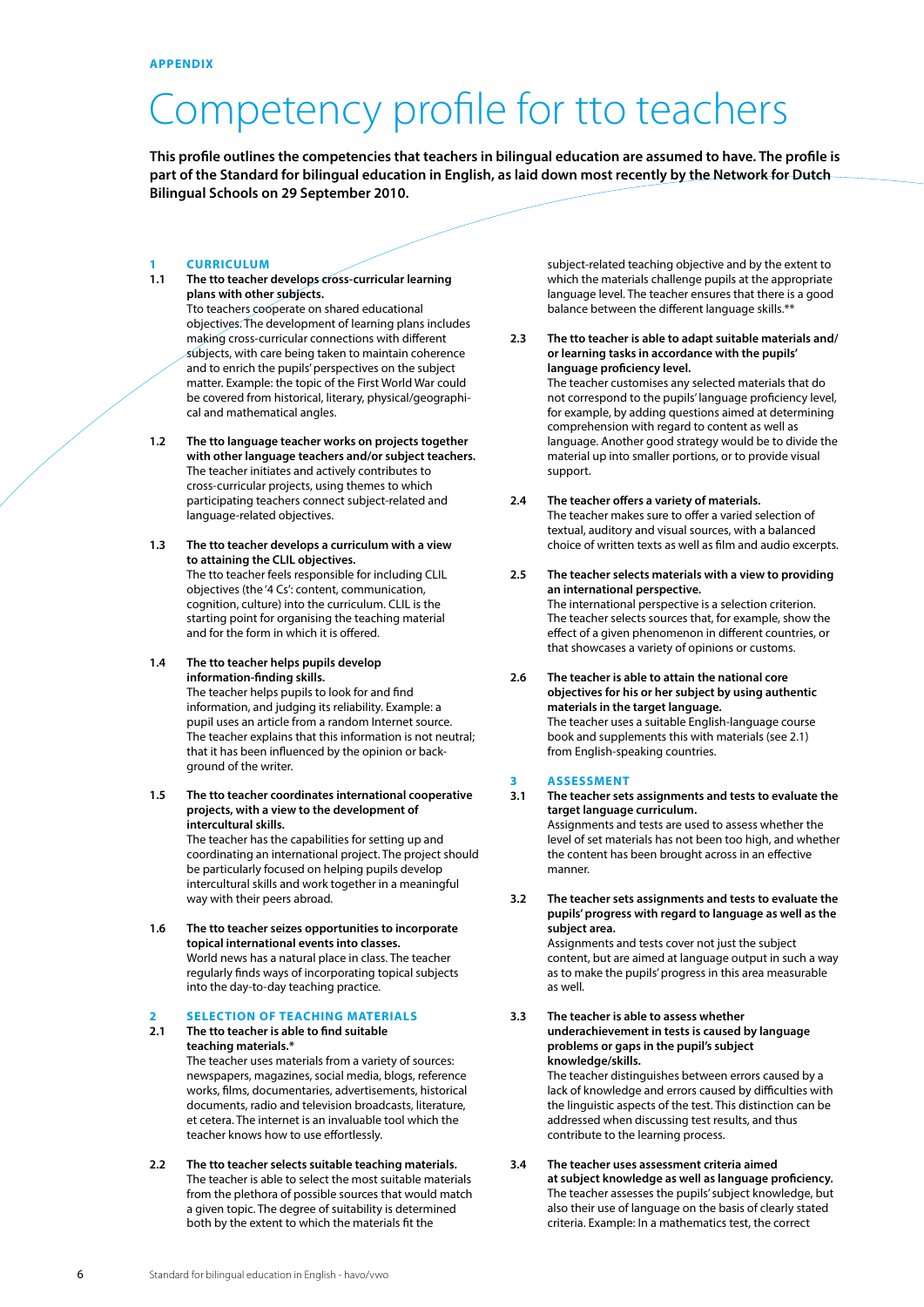usage of mathematical terms counts towards the pupil's mark.

**3.5 The subject teacher takes the pupils' language proficiency levels into account when setting tests.** Questions and assignments should be phrased in a suitable way for the pupils' language proficiency levels. This means that the teacher must continually gauge whether the pupils will be able to comprehend the vocabulary, sentence length and complexity of a test (also see 3.3).

**4 DIDACTIC APPROACH**

- **4.1 The teacher is able to determine whether problems with learning tasks are caused by language problems or by problems with the subject itself.** The teacher remains aware of the differences between language problems and problems with subject knowledge in the classroom just as he or she does with tests (3.3). In contrast to tests, where feedback can only be given afterwards, in class the teacher is able to make appropriate adjustments with regard to language or subject content straight away.
- **4.2 The teacher uses educational approaches that encourage language production.** The teacher has an extensive repertoire of self-directive learning activities to encourage pupils to develop all language production skills, on a small scale (such as 'think-share-exchange) as well as one a larger scale (such as the group activity 'experts' or the written activity 'silent discussion'). Equal attention should be given to all production skills.
- **4.3 The teacher encourages classroom interaction.**

 Tto pupils that do not use the target language with each other miss out on learning opportunities. Therefore, the teacher should encourage pupils to interact with each other. An easy way of doing this is to allow pupils to confer among themselves when using discussion-based teaching, but another strategy is to use learning activities that require pupils to interact.

**4.4 The teacher recognises frequently occurring language problems and passes this information on to the language teacher.**

The language teacher can address current (class-wide) language problems if he or she is kept properly informed. This means that subject teachers must know the right terminology for language problems. Examples: The Physics teacher lets the English teacher know that the pupils continue to have problems with the passive form of the present continuous; The History teacher reports issues with the pronunciation of the names of Roman emperors.

**4.5 The teacher encourages pupils to develop language learning strategies.**

> Language learning strategies allow pupils to have control over their own language acquisition process. The subject teacher primarily encourages the development of such strategies through demonstration: How can you glean the main point of a long, complex text? What should you pay attention to when watching a documentary? How should you use a dictionary for this subject? Making language learning strategies into an educational objective in their own right works well as a secondary approach; for example, the teacher could turn filling in questions into a searching assignment.

\* Considered 'suitable' are: materials that fit subject as well as language teaching objectives, and match the level of the pupils.

Listening, reading, writing, spoken production and spoken interaction.

**4.6 The teacher uses a variety of communication strategies – negotiation of meaning in particular – to get the subject matter across.**

 The teacher uses different descriptive terms to explain new concepts, and makes pupils discuss the meanings of words among themselves. The teacher asks the pupils to rephrase, clarify, etc. Example: The Economics teacher asks pupils to explain the concept of bankruptcy to one another.

#### **4.7 The teacher encourages the pupils' language proficiency by offering different forms of feedback.**

 The teacher has a repertoire of corrective feedback: ways of making pupils aware of linguistic errors and of encouraging them to correct these. Examples: rephrasing, repeating the mistake, explicitly identifying the mistake. The teacher also provides positive feedback for correct language usage, and evaluative feedback, for example upon completion of an assignment, in which one or two recurring issues are dealt with.

**4.8 The teacher adjusts his or her own usage to that of the pupils, with the aim of encouraging them to improve both their subject knowledge and their language acquisition.**

 The teacher's language usage should match the pupils' level of comprehension, and ideally, be at a slightly higher level so that pupils make progress. The teacher is able to switch quickly between different language levels for different groups of pupils.

**4.9 The teacher makes pupils aware of specifically linguistic aspects of their subject.**

Linguistic aspects comprise, firstly, the specific terms associated with a subject, but also the characteristic way of phrasing things within a subject area (the discourse), its characteristic style and vocabulary. Example: In exact subjects, the proper way of saying 0.5 in British English is 'nought point five', and not 'zero comma five'.

#### **5 LANGUAGE PROFICIENCY**

 **The teacher is proficient at least at level B2 of the Common European Framework of Reference for Languages for all five skills.** 

 ECEFR level B2 is the starting level for tto teachers. The language proficiency of tto teachers is also expressed through the mastery of CLIL didactics, which, as the occasion arises, may require a higher level than B2 in order to be applied optimally.

#### **6 KNOWLEDGE OF CLIL**

 **The teacher is able to point out the characteristic aspects of the CLIL approach to his or her subject.** The tto teacher is knowledgeable about the theory underpinning CLIL, and is able to pinpoint the essential elements of the CLIL approach to his or her own subject.